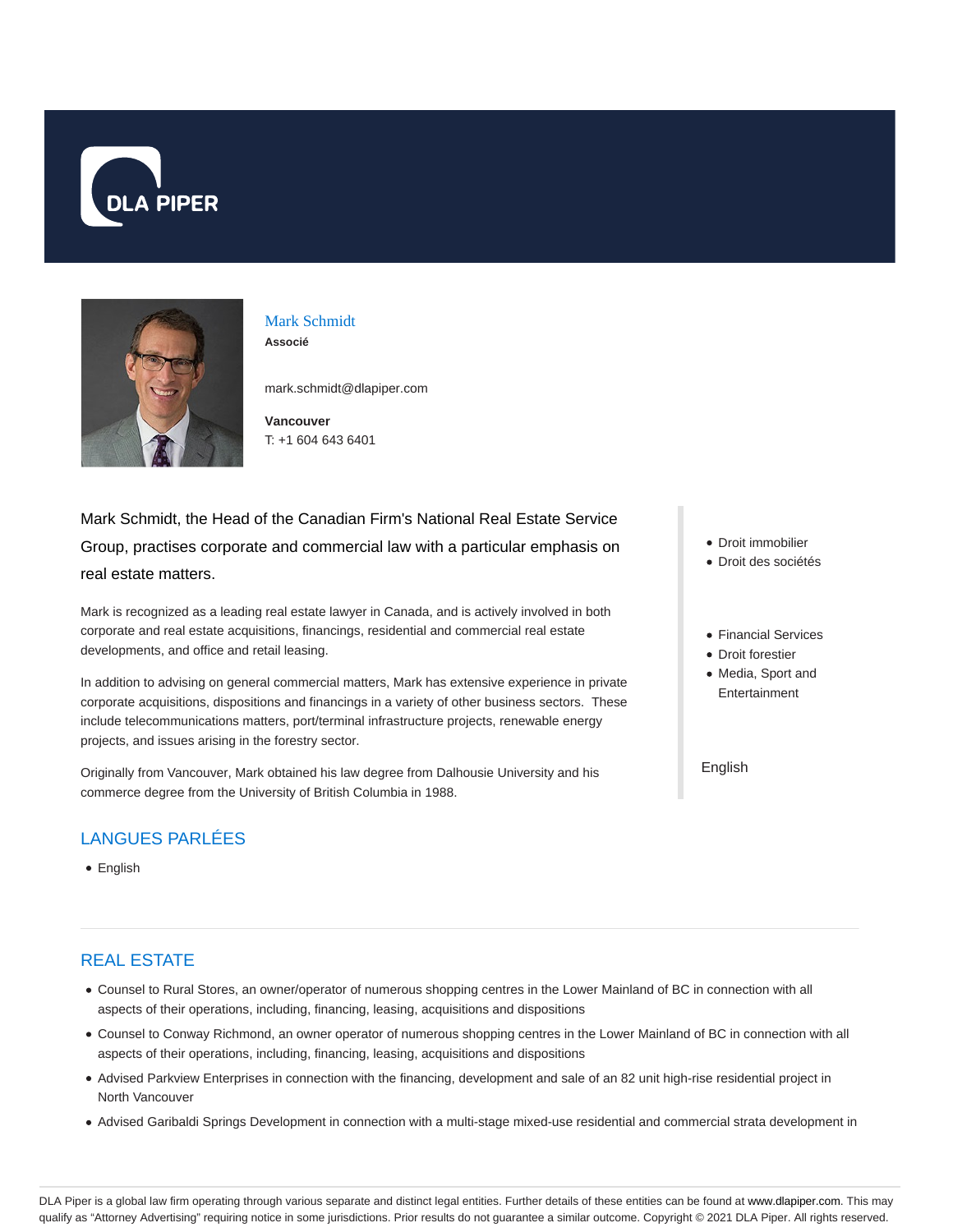**Squamish** 

- Acted for Mountain Equipment Co-operative in connection with the development of stores in Victoria, Vancouver, North Vancouver, Kelowna, Calgary, Edmonton, Kitchener, Laval, Quebec City and other locations
- Acted for Viacom Canada in connection with the development of Paramount Place Vancouver, Silver City Richmond, Silver City Coquitlam, Silver City Metrotown, Colossus Langley and other multi-screen theatres
- Counsel to Sagebrush Golf and Sporting Club in connection with the development and sale of Sagebrush Golf Club
- Advise Shangri-La Hotels and Resorts in respect of the Shangri-La Vancouver and the Shangri-La Toronto Hotels

## PORT/TERMINAL/SHIPPING

- Counsel to Pacific Coast Terminals with respect to operational matters and the \$200 million expansion of its Port Moody terminal to handle potash, canola oil and glycol
- Acted for Maher Terminals in connection with the \$600 million expansion of the Fairview Container Terminal in Prince Rupert. BC

### CORPORATE/COMMERCIAL EQUITY/M&A

- Advised a consortium led by Babcock & Brown with respect to the Alberta Schools Project in Calgary and Edmonton, including its UK bank financing, at the time being the largest-ever Canadian schools P3 transaction and Alberta's largest social infrastructure P3. This project was awarded the "North American Social Infrastructure Deal of the Year" by Project Finance Magazine (Euromoney) (NY)
- Advised Brascan Corporation (now Brookfield Asset Management) with respect to the sale of Cascadia Forest Products to Western Forest Products Ltd. for approximately \$200 million
- Acted for Brookfield Infrastructure Partners L.P. in connection with the \$170 Million sale of its remaining 25% Interest in Island Timberlands Limited Partnership
- Canadian Counsel to West Corporation with respect to the acquisitions of Synrevoice Technologies, Connexon Group, Intrafinity Inc. and Positron Public Safety Systems
- Counsel to The Oppenheimer Group with respect to the sale transaction to Total Produce
- Counsel to GroupHealth, one of Canada's leading providers of group insurance, employee benefits, dental insurance and disability management, with respect to the acquisitions of GroupSource LP

### TELECOMMUNICATIONS

- Advised Bell Canada with respect to the 2010 Winter Olympic telecommunications obligations
- Advised Microcell Connexions Inc. (Fido) with respect to their network build out in BC and other parts of Western Canada
- Counsel to Tata Communications in connection with their Canadian operations, including the disposition of various assets

#### RENEWABLE ENERGY

- Represented Brookfield Renewable Power in connection with the acquisition of Powell River Energy Inc.
- Represented Fiera Axium Infrastructure in purchase of GE Energy interests in Toba Montrose and Dokie 1 Facilities
- Advised BluEarth Renewable in connection with the acquisition of the Tyson Creek Hydroelectric Project

#### FORESTRY

- Counsel to Island Timberlands, a private timberlands business and the largest holder of private timberlands in British Columbia
- Advising Western Forest Products on financing, real property, and related commercial matters

## DIPLÔMES

## Admissions au Barreau

British Columbia, 1989

### Reconnaissance